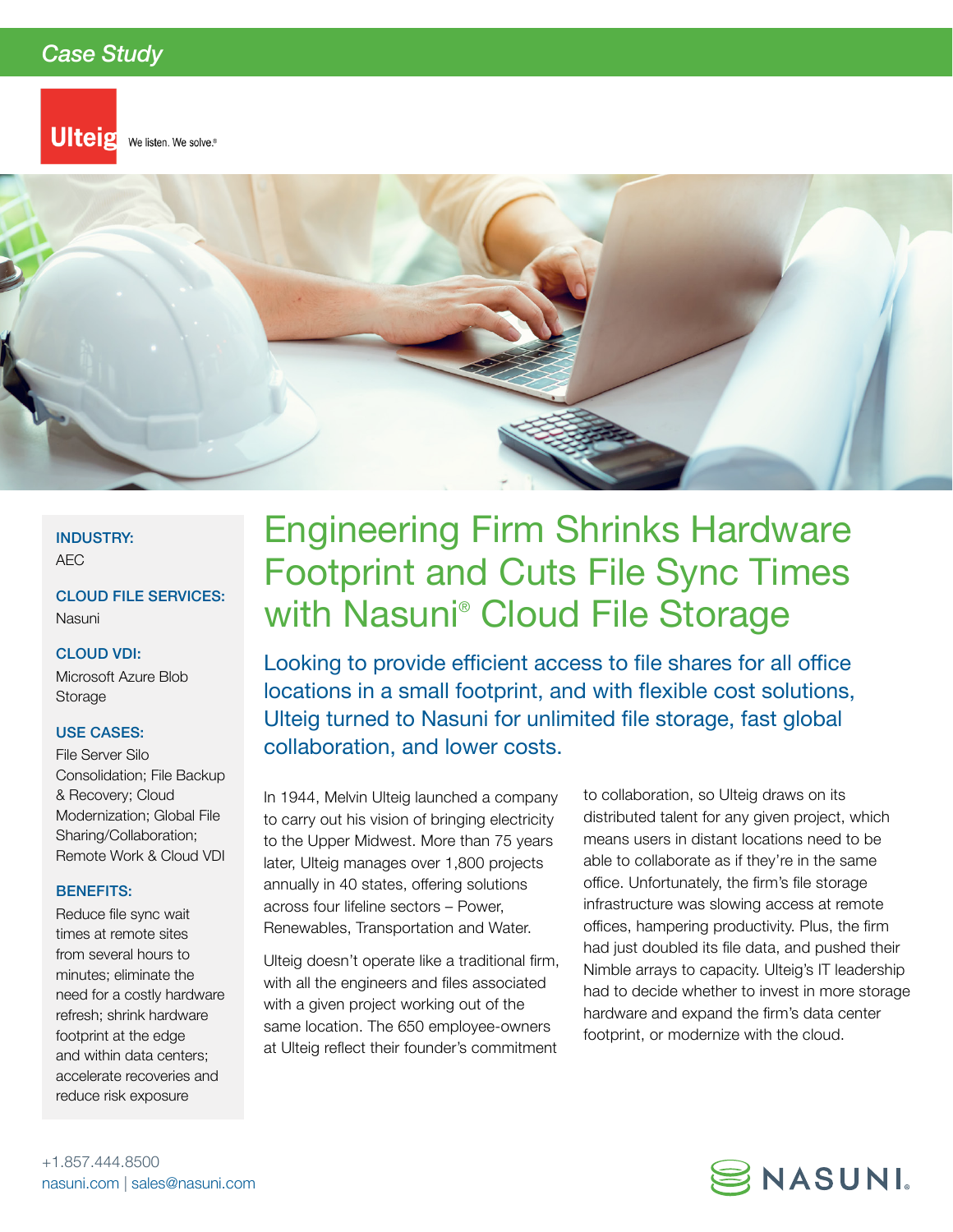We started looking for a solution that would leverage the cloud and grow with us, and Nasuni was a great fit," explains Tyler Voegele, Enterprise Applications and Systems Lead at Ulteig. "Thankfully, our executives are really progressive as far as technology. As soon as we said we could avoid that upfront cost of on-premises technology and switch to cloud-based file storage as a service, with built-in backup, there wasn't much more we needed to do to convince them. Switching to Nasuni just made sense. with built-in backup, there wasn't much more we needed to do to convince them. **Switching to Nasuni just made sense**. "

# Nasuni Cloud File Storage

Initially, Ulteig's IT team evaluated several solutions, but once they studied the technical architecture of each platform, the choice was simple. "The differentiator for us was the cloudbased architecture," says Voegele. "We like the way Nasuni's synchronization works through the cloud, along with the centralized, cloud-based global file locking."

With Nasuni, Ulteig's file data now scales in Azure Blob storage, but frequently accessed files are cached locally on lightweight Nasuni Edge Appliances. High-speed, cloud-based synchronization ensures that end users everywhere have fast access to the latest copies of files – including AutoCAD and Autodesk Revit models – and Nasuni's cloud-based Global File Lock<sup>®</sup> eliminates editing conflicts.

Right away, Nasuni allowed Ulteig to:



Reduce its hardware footprint at the edge and within two data centers

Free up space on its Nimble SAN array – and postpone a costly hardware refresh



Decommission multiple storage, backup, DR, and file sharing products



Cut file sync wait times at remote sites from multiple hours to minutes

Overall, the combination of Nasuni and Azure Blob storage continues to deliver a wide range of benefits.

# Flexible Capacity

Nasuni allowed Ulteig to free capacity on its Nimble arrays, but it also gave the firm a plan for the future. "We're leveraging more 3D design capabilities and modeling, and as that dataset begins to grow, it's easier for us to expand our capacity with Nasuni and Azure," explains Voegele. "We don't have to scramble and buy another SAN to support the business."

# Accelerated Productivity

The firm's previous collaboration solution was taking too long to synchronize files between distant locations, and had become a hassle for IT to maintain. Given the collaborative, cross-office nature of the firm's work, this had to change. "We have people all over the US working on projects that might be in St. Paul, Minnesota or Denver, Colorado," says Voegele. "Nasuni has allowed us to have more consistent replication times and increase our ability to scale. It allows our staff to upload significantly larger amounts of data without affecting replication times."

## OPEX Cost Model

In addition to avoiding the increasing hardware costs needed for a new SAN, Ulteig now has a more predictable cost structure. "All these upfront hardware costs that we were going to have to make are gone," Voegele notes. "Now we can accurately predict and budget how much we're going to pay for our file storage data."